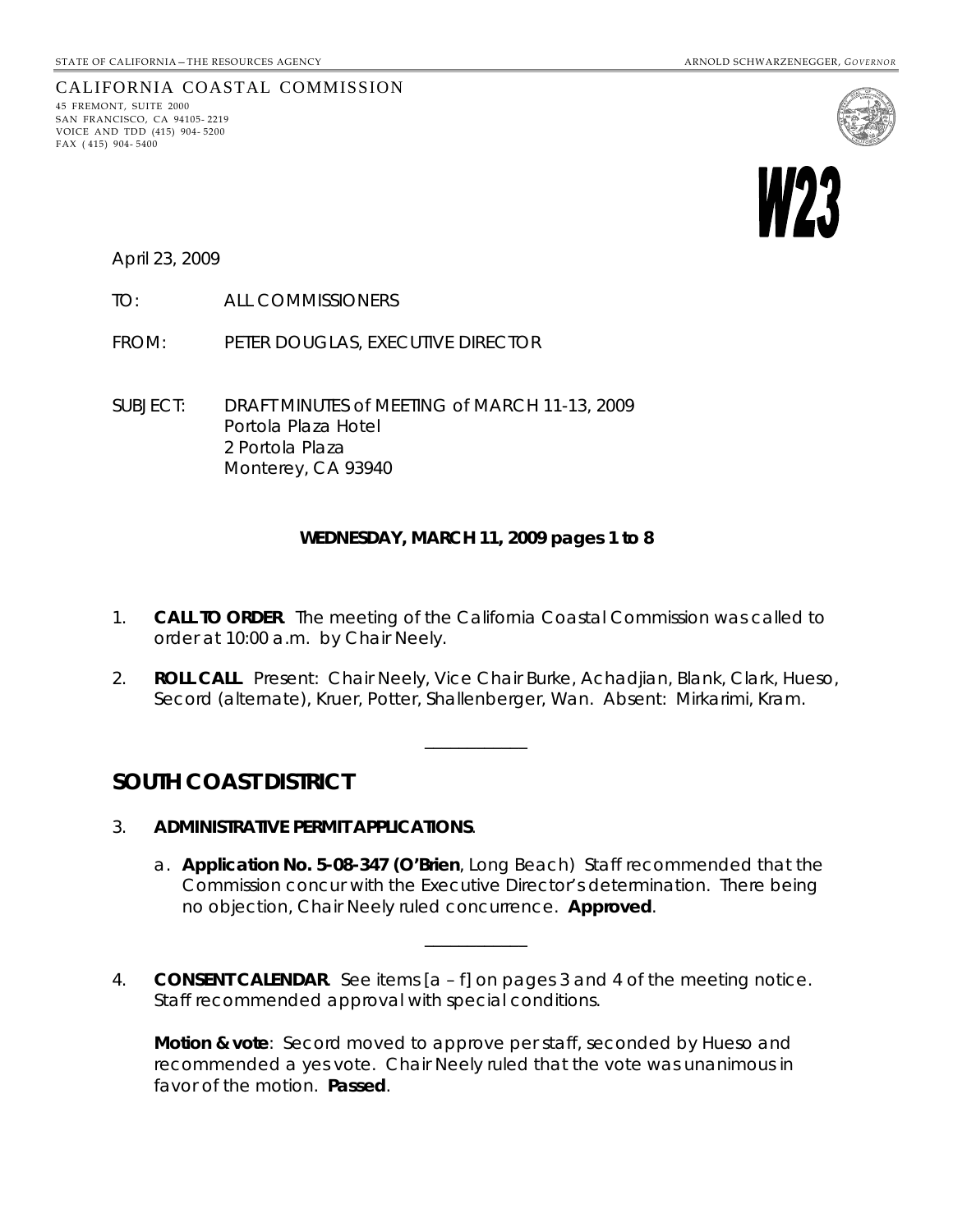g. **Consistency Certification No. CC-004-09 (City of Long Beach,** Long Beach) Staff recommended approval.

**Motion & vote:** Secord moved to approve per staff, seconded by Achadjian and recommended a yes vote. Chair Neely ruled that the vote was unanimous in favor of the motion. **Passed.**

\_\_\_\_\_\_\_\_\_\_\_\_

# **SAN DIEGO COAST DISTRICT**

5. **CONSENT CALENDAR**. See item [a] on page 4 of the meeting notice. Staff recommended approval with special conditions.k

**Motion & vote:** Hueso moved to approve per staff, seconded by Clark and recommended a yes vote. Chair Neely ruled that the vote was unanimous in favor of the motion. **Passed**

\_\_\_\_\_\_\_\_\_\_\_\_

## **SOUTH CENTRAL COAST DISTRICT**

- 6. **DEPUTY DIRECTOR'S REPORT**. Deputy Director Ainsworth reported on matters not requiring a public hearing and on comments from the public.
- 7. **CONSENT CALENDAR (removed from Regular Calendar)**. Staff moved one item [9b] to the expanded consent calendar and recommended a yes vote.

\_\_\_\_\_\_\_\_\_\_\_\_

**Motion & vote**: Potter moved to approve per staff, seconded by Hueso and recommended a yes vote. Chair Neely ruled that the vote was unanimous in favor of the motion. **Passed**.

\_\_\_\_\_\_\_\_\_\_\_\_

\_\_\_\_\_\_\_\_\_\_\_\_

- 8. **NEW APPEALS**.
	- a. **Appeal No. A-4-STB-09-009 (6533 Trigo Road**, Isla Vista) **POSTPONED.**
- 9. **COASTAL PERMIT APPLICATIONS**.
	- a. **Application No. 4-07-40 (Spector**, Los Angeles Co.) **POSTPONED.**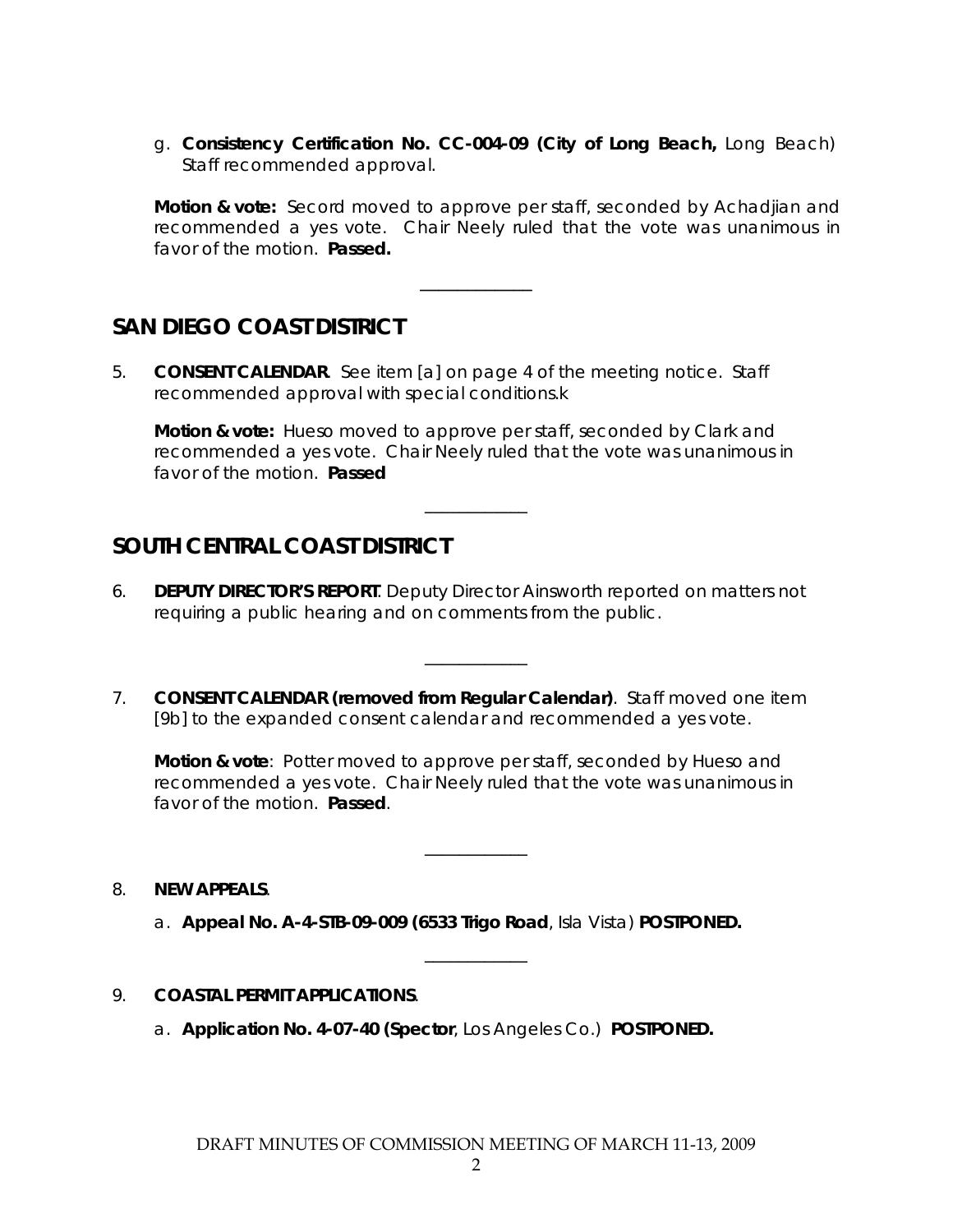b. **Application No. 4-08-026 (Los Angeles County Department of Public Works**, Santa Monica Mountains, Los Angeles, Co.) Moved by staff to the expanded consent calendar. **Approved**.

Lance Grindle representing Los Angeles County Public Works, submitted a request to speak in favor of the project.

c. **Application No. 4-08-061 (April's Trust,** Los Angeles Co.) Staff recommended approval with conditions.

\_\_\_\_\_\_\_\_\_\_\_\_

Sherman Stacey, an applicant, submitted a request to speak in favor of the project; Mehrdad Sahafi submitted a request to speak in opposition to the project.

**Motion & vote**: Kruer moved to approve per staff, seconded by Clark and recommended a yes vote. Chair Neely ruled that the vote was unanimous in favor of the motion. **Passed**.

\_\_\_\_\_\_\_\_\_\_\_\_

#### 10. **PUBLIC WORKS PLAN.**

a. **Ventura County Channel Islands Harbor Public Works Plan Notice of Impending Development No. 4-08 (Anacapa Marine Services-Bellport Marina Reconstruction and Expansion).** Staff recommended approval with conditions.

Jamie Buthin, representing Bellport Group, Inc., submitted a request to speak in favor of the staff recommendation; Lyn Krieger, representing County of Ventura, submitted a request to speak in favor of the staff recommendation; Mark Massara, representing Sierra Club, submitted a request to speak in opposition to the staff recommendation.

**Motion & vote**: Secord moved to approve per staff, seconded by Achadjian and recommended a yes vote. Chair Neely ruled that the vote was unanimous in favor of the motion. **Passed**.

\_\_\_\_\_\_\_\_\_\_\_\_

## **SOUTH COAST DISTRICT**

11. **DEPUTY DIRECTOR'S REPORT**. Deputy Director Ainsworth reported on matters not requiring a public hearing and on comments from the public.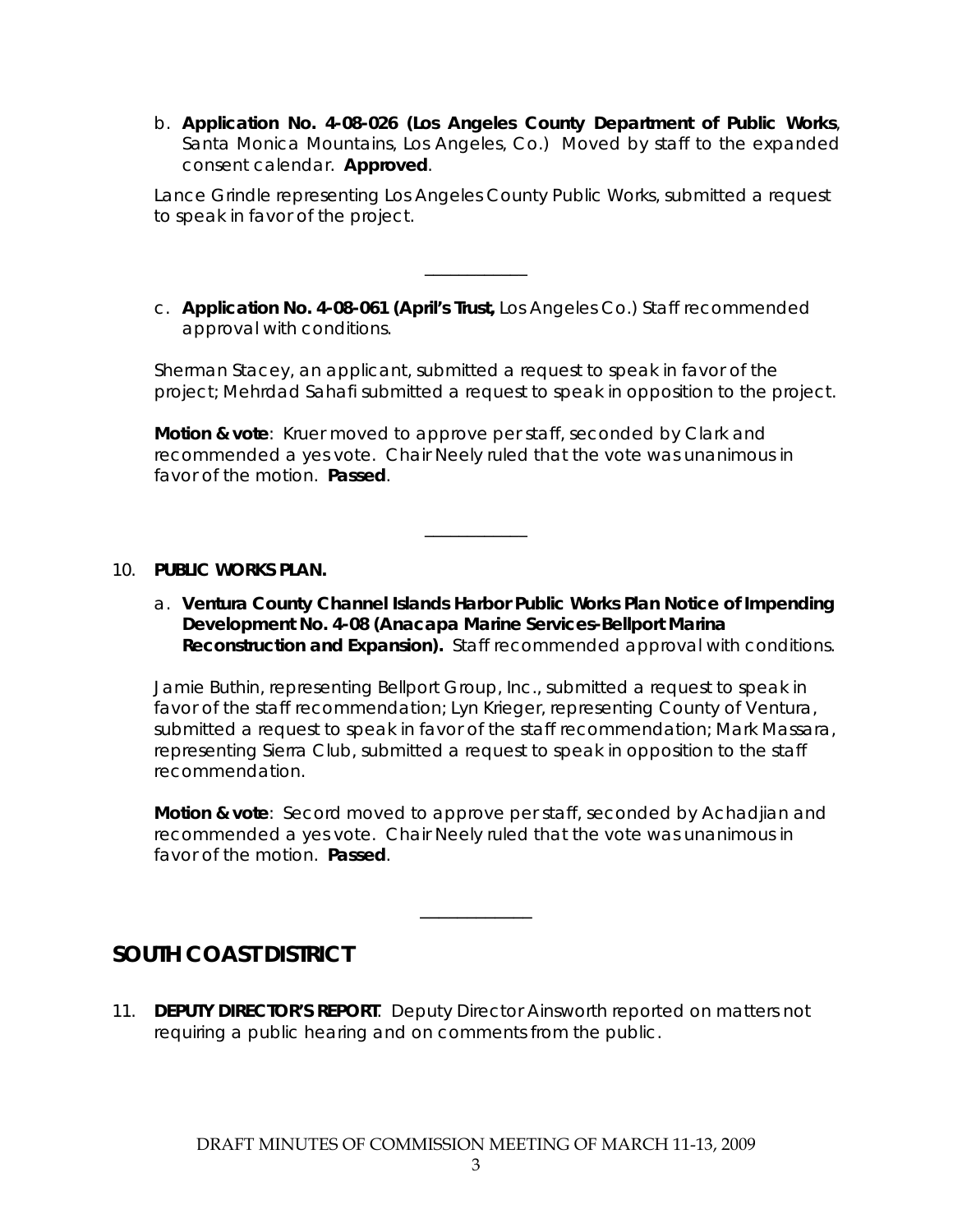12. **CONSENT CALENDAR (removed from Regular Calendar)**. Staff moved one item [**14a**] to the expanded consent calendar and recommended approval with conditions.

**Motion & vote**: Secord moved to approve per staff, seconded by Hueso and recommended a yes vote. Chair Neely ruled that the vote was unanimous in favor of the motion. **Passed**. [*Achadjian, Burke, Potter and Shallenberger out of the room during this item*]

### 13. **LOCAL COASTAL PROGRAMS (LCPs)**

a. **Laguna Beach LCP Amendment No. LGB-MAJ-3-1 Certification Review.** Staff recommended concurrence with the Executive Director's determination. There being no objection, Chair Neely ruled that the Commission concurred.

\_\_\_\_\_\_\_\_\_\_\_\_

\_\_\_\_\_\_\_\_\_\_\_\_

### 14. **COASTAL PERMIT APPLICATIONS**.

a. **Application No. 5-08-2 (Richmond**, Long Beach) Moved by staff to the expanded consent calendar. **Approved**.

\_\_\_\_\_\_\_\_\_\_\_\_

# **SAN DIEGO COAST DISTRICT**

- 15. **DEPUTY DIRECTOR'S REPORT**. Deputy Director Sarb reported on matters not requiring a public hearing and on comments from the public.
- 16. **CONSENT CALENDAR (removed from Regular Calendar)**. Staff moved 2 items [**19b**, **20a**] to the expanded consent calendar and recommended approval with conditions.

\_\_\_\_\_\_\_\_\_\_\_\_

**Motion & vote**: Hueso moved to approve, seconded by Clark and recommended a yes vote. Chair Neely ruled that the vote was unanimous in favor of the motion. **Passed**. [*Burke returned during this item*; *Achadjian, Potter, Shallenberger out of room*]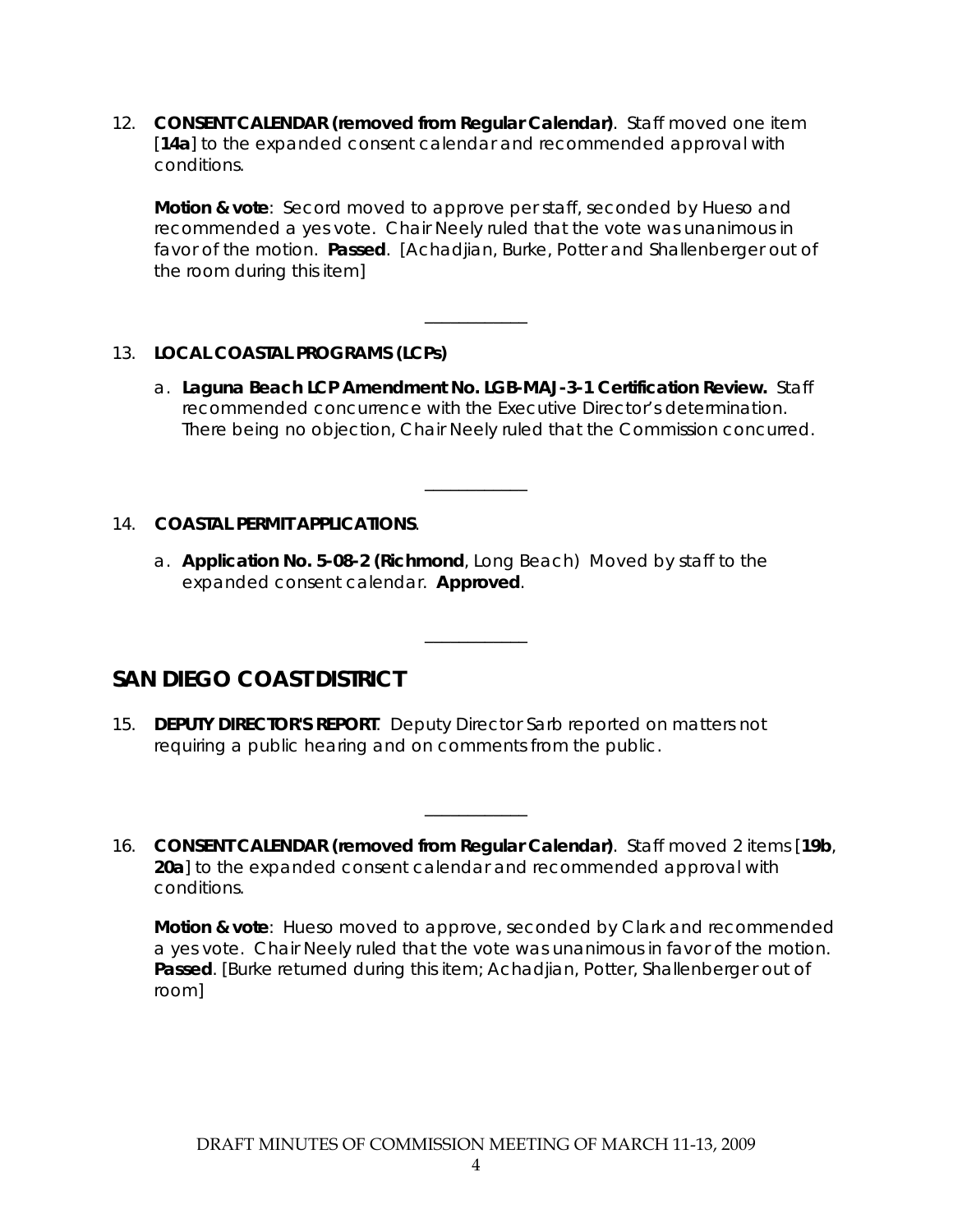#### 17. **LOCAL COASTAL PROGRAMS (LCPs)**

[*Achadjian returned*]

- a. **Carlsbad LCP Amendment No. 2-07B (Kelly JRMC)**. Staff recommended approval with modifications.
- **1st Motion & vote**: Hueso moved to certify the Land Use Plan as submitted, seconded by Kruer and recommended a yes vote. Chair Neely ruled that the vote was unanimous in favor of the motion. **Passed**.
- **2nd Motion & vote**: Hueso moved to reject the Implementation Plan as submitted, seconded by Kruer and recommended a yes vote. Chair Neely ruled that the vote was unanimous in favor of the motion. **Passed**.
- **3rd Motion & vote**: Hueso moved to certify the Implementation Plan if modified as suggested, seconded by Kruer and recommended a yes vote. Chair Neely ruled that the vote was unanimous in favor of the motion. **Passed**.
- b. **Carlsbad LCP Amendment No. 2-08 (A & B)**. **Time Extension.** Staff recommended approval of the time extension.

**Motion & vote**: Hueso moved to approve the time extension, seconded by Kruer and recommended a yes vote. Chair Neely ruled that the vote was unanimous in favor of the motion. **Passed**.

c. **City of Del Mar LCP Amendment No. DMR-MAJ-1-08 (Garden Del Mar Specific Plan).** Staff recommended approval with modifications.

\_\_\_\_\_\_\_\_\_\_\_\_

**1st Motion & vote:** Hueso moved to certify the Land Use Plan as submitted, seconded by Kruer and recommended a no vote. Chair Neely ruled that the vote was unanimous in favor of the motion. **Certification denied**.

**2nd Motion & vote**: Hueso moved to certify the Land Use Plan if modified as suggested, seconded by Kruer and recommended a yes vote. Chair Neely ruled that the vote was unanimous in favor of the motion. **Passed**.

**3rd Motion & vote**: Hueso moved to reject the Implementation Plan as submitted, seconded by Kruer and recommended a yes vote. Chair Neely ruled that the vote was unanimous in favor of the motion. **Passed**.

**4th Motion & vote**: Hueso moved to certify the Implementation Plan if modified as suggested, seconded by Kruer and recommended a yes vote. Chair Neely ruled that the vote was unanimous in favor of the motion. **Passed**.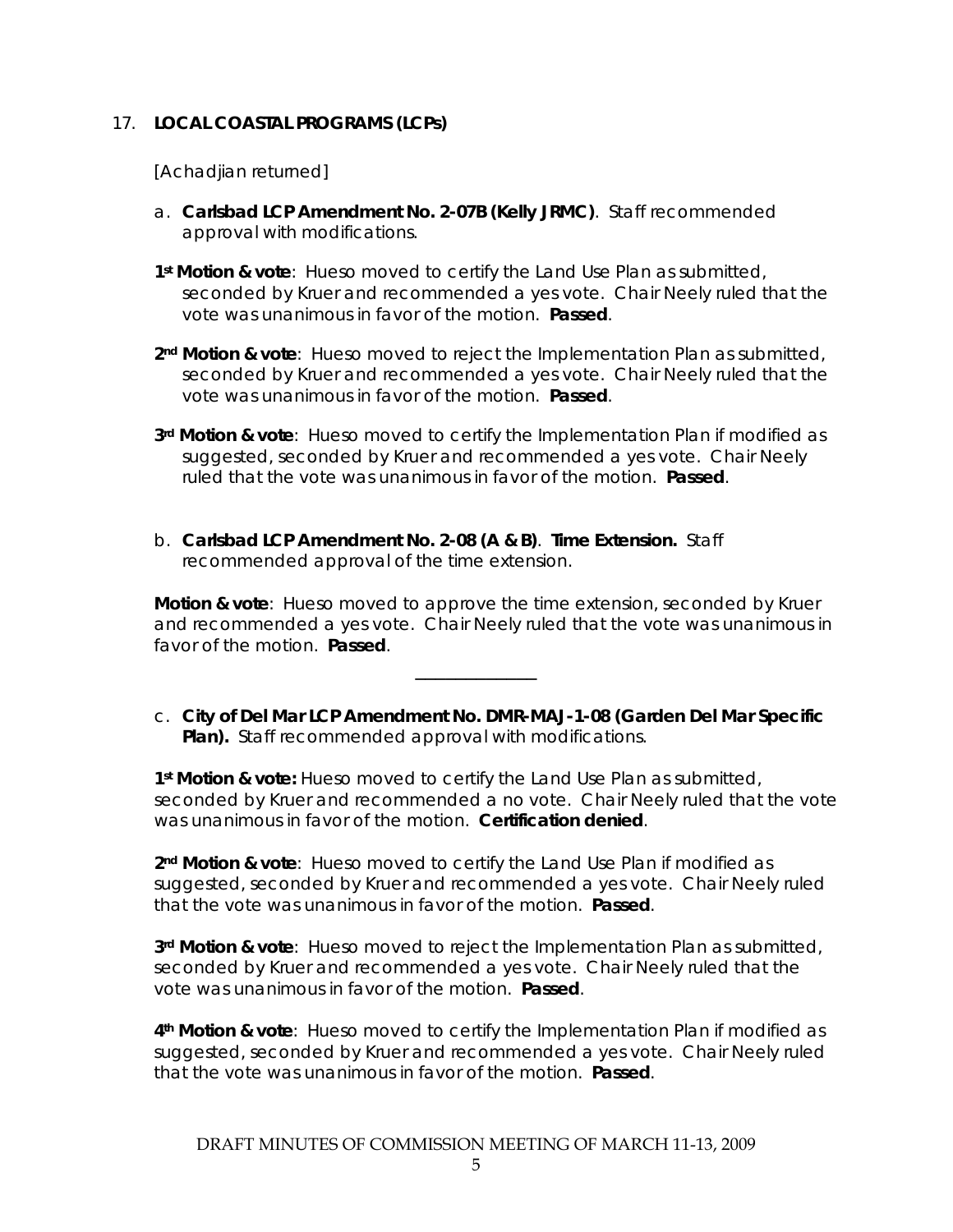#### [*Potter and Shallenberger returned*]

d. **City of San Diego LCP Amendment No. 3-08A (6th Update to LDC) and B (Point Loma Townhomes) Time Extension.** Staff recommended approval of the time extension.

**Motion & vote:** Hueso moved extend the time limit, seconded by Kruer and recommended a yes vote. Chair Neely ruled that the vote was unanimous in favor of the motion. **Passed**.

\_\_\_\_\_\_\_\_\_\_\_\_

e. **City of Encinitas LCP Amendment No. 3-08 (Downtown Encinitas Specific Plan Revisions) Time Extension.** Staff recommended approval of the time extension.

**Motion & vote**: Hueso moved to approve the time extension, seconded by Kruer and recommended a yes vote. Chair Neely ruled that the vote was unanimous in favor of the motion. **Passed**.

\_\_\_\_\_\_\_\_\_\_\_\_

\_\_\_\_\_\_\_\_\_\_\_\_

\_\_\_\_\_\_\_\_\_\_\_\_

#### 18. **NEW APPEALS**.

a. **Appeal No. A-6-ENC-09-2 (Wellman**, Encinitas) **POSTPONED.**

b. **Appeal No. A-6-ENC-09-3 (Wellman**, Encinitas) **POSTPONED**

### 19. **COASTAL PERMIT APPLICATIONS**.

a. **Application No. 6-08-62 (Blackburn**, Solana Beach) Staff recommended approval with conditions.

Ron Blackburn submitted a request to speak in favor of the project; David Nevins, representing Terracosta Consulting Group, submitted a request to speak in favor of the project.

**Motion & vote**: Shallenberger moved to approve per staff, seconded by Kruer and recommended a no vote. The roll call vote was 11 in favor (Achadjian, Blank, Burke, Clark, Hueso, Secord, Kruer, Potter, Shallenberger, Wan, Neely) and none opposed. **Denied**.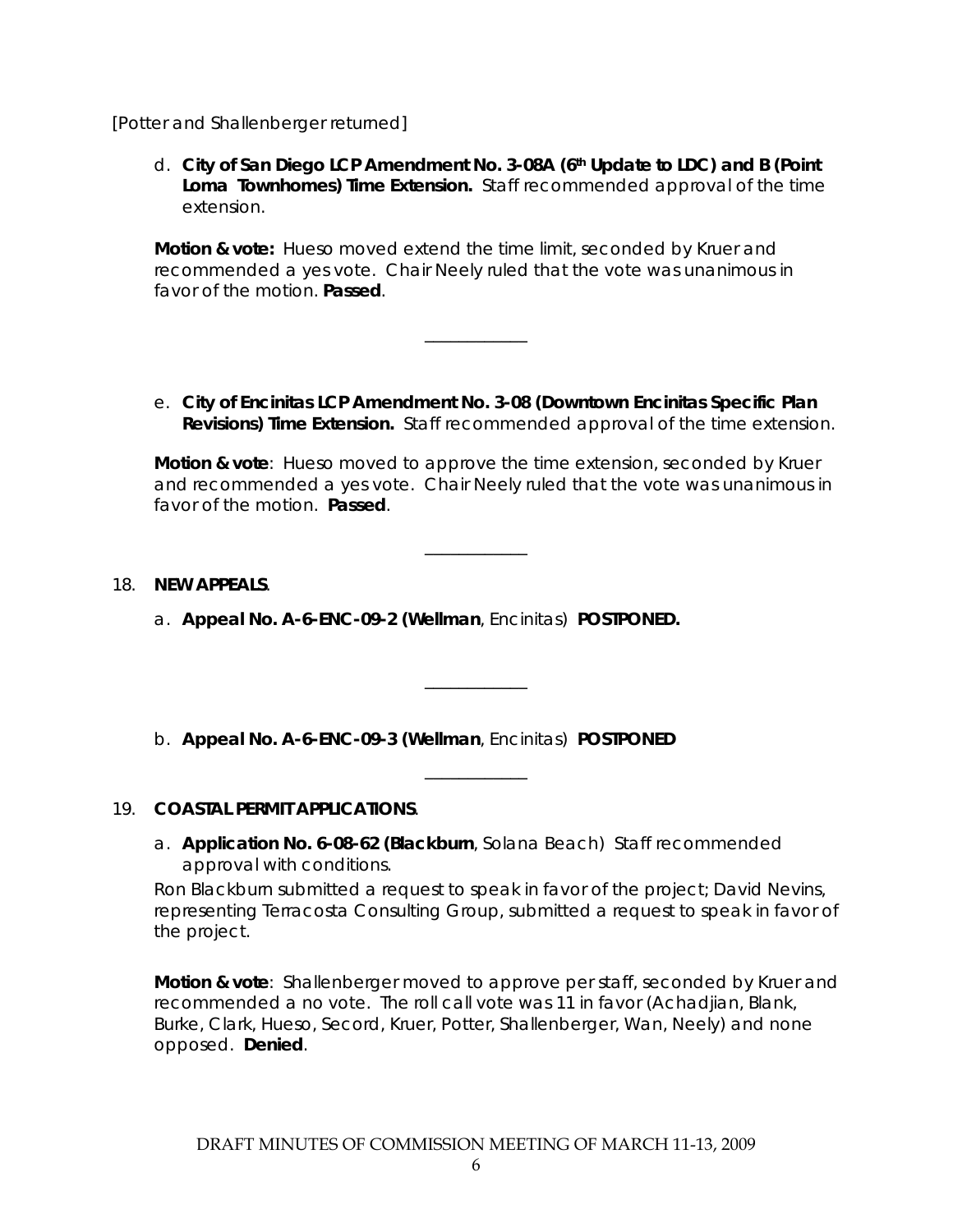b. **Application No. 6-08-66 (SD Co. Regional Airport Authority**, San Diego) Moved by staff to the expanded consent calendar. **Approved**.

#### 20. **PERMIT AMENDMENTS.**

a. **Permit No. 6-03-33-A5 (Surfsong HOA**, Solana Beach) Moved by staff to the expanded consent calendar. **Approved**.

\_\_\_\_\_\_\_\_\_\_\_\_

\_\_\_\_\_\_\_\_\_\_\_\_

**STATEWIDE** 

- 21. **APPROVAL OF MINUTES**. None.
- 22. **COMMISSIONERS' REPORTS**. Informational only.
- 23. **CONSERVANCY REPORT**. Informational only.
- 24. **SANTA MONICA MOUNTAINS CONSERVANCY REPORT**. Informational only.
- 25. **DEPUTY ATTORNEY GENERAL'S REPORT**. Informational only.
- 26. **EXECUTIVE DIRECTOR'S REPORT** including report and *possible action* on *legislation* and *water quality*.

Mark Massara, representing Sierra Club, submitted a request to speak in favor of the staff recommendation on legislation.

#### a. **Public Education Grants.**

**Motion & vote**: Shallenberger moved to approve, seconded by Kruer and recommended a yes vote. Chair Neely ruled that the vote was unanimous in favor of the motion. **Passed**.

**\_\_\_\_\_\_\_\_\_\_\_\_**

**AB226 (Ruskin) Budget Trailer Bill**. Staff recommended support of the bill.

**Motion & vote**: Kruer moved to support the bill, seconded by Hueso and recommended a yes vote. Chair Neely ruled that the vote was unanimous in favor of the motion. **Passed**.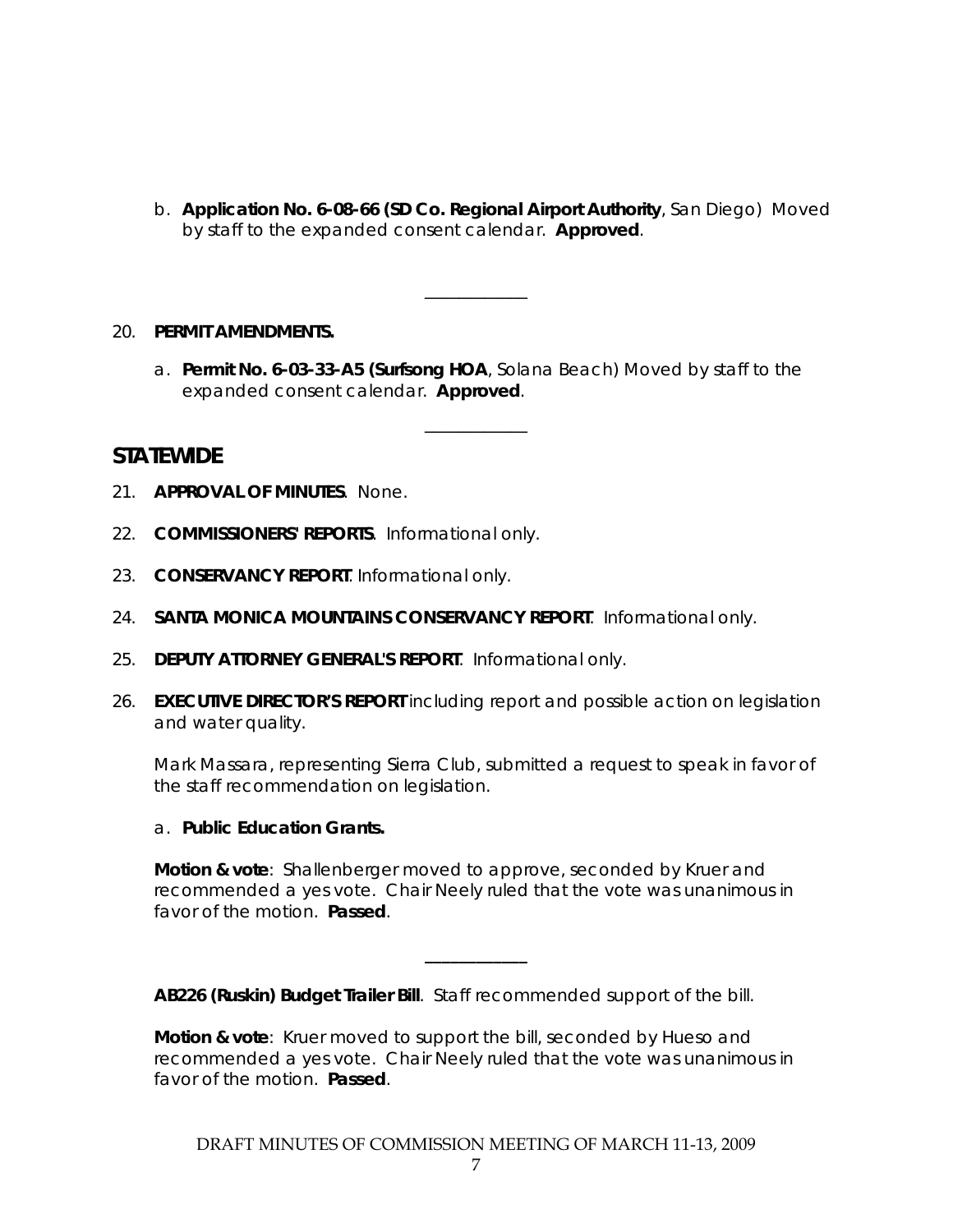**AB291 (Saldana)**. Staff recommended support of the bill.

**Motion & vote**: Shallenberger moved to support if amended as suggested, seconded by Hueso and recommended a yes vote. The roll call vote was 9 in favor (Achadjian, Burke, Clark, Hueso, Kruer, Potter, Shallenberger, Wan, Chair Neely) and 2 opposed (Blank and Secord). **Passed**.

**SB262 (Lowenthal)**. Staff recommended support of the bill.

**Motion & vote**: Clark moved to support the bill as modified by the Commission, seconded by Kruer and recommended a yes vote. The roll call vote was unanimous in favor of the motion. **Passed**.

**AB801 (Walters). Laguna Niguel Coastal Zone Boundary**. Staff recommended opposition to the bill.

**Motion & vote**: Hueso moved to oppose the bill, seconded by Secord and recommended a yes vote. Chair Neely ruled that the vote was unanimous in favor of the motion. **Passed**.

\_\_\_\_\_\_\_\_\_\_\_\_

**PUBLIC STATEMENTS**: Mark Massara, representing Sierra Club, addressed the Commission regarding Malibu Valley Farms litigation and asked for a new public hearing on the matter; Aylara Odekova, representing Oceana, spoke on marine fisheries and expressed support for the Commission's position on long line fishing; Graham Forbes, representing UNITE HERE Local 30, requested a June hearing date for the Hotel del Coronado condo project.

**LUNCH RECESS**: The Commission recessed for lunch at 2:00 p.m. and returned at 3:30 p.m.

**Report of CLOSED SESSION**: In closed session, the Commission received advice regarding CLEAN v. CCC and took action by rescinding the revised findings; received a settlement offer in Revell v. CCC and received a litigation update in the SNG v. CCC matter.

b. **Workload Priorties**. Staff briefed the Commission on workload priorities. No action was taken.

\_\_\_\_\_\_\_\_\_\_\_\_

Mark Massara, representing Sierra Club, submitted a request to speak in favor of staff.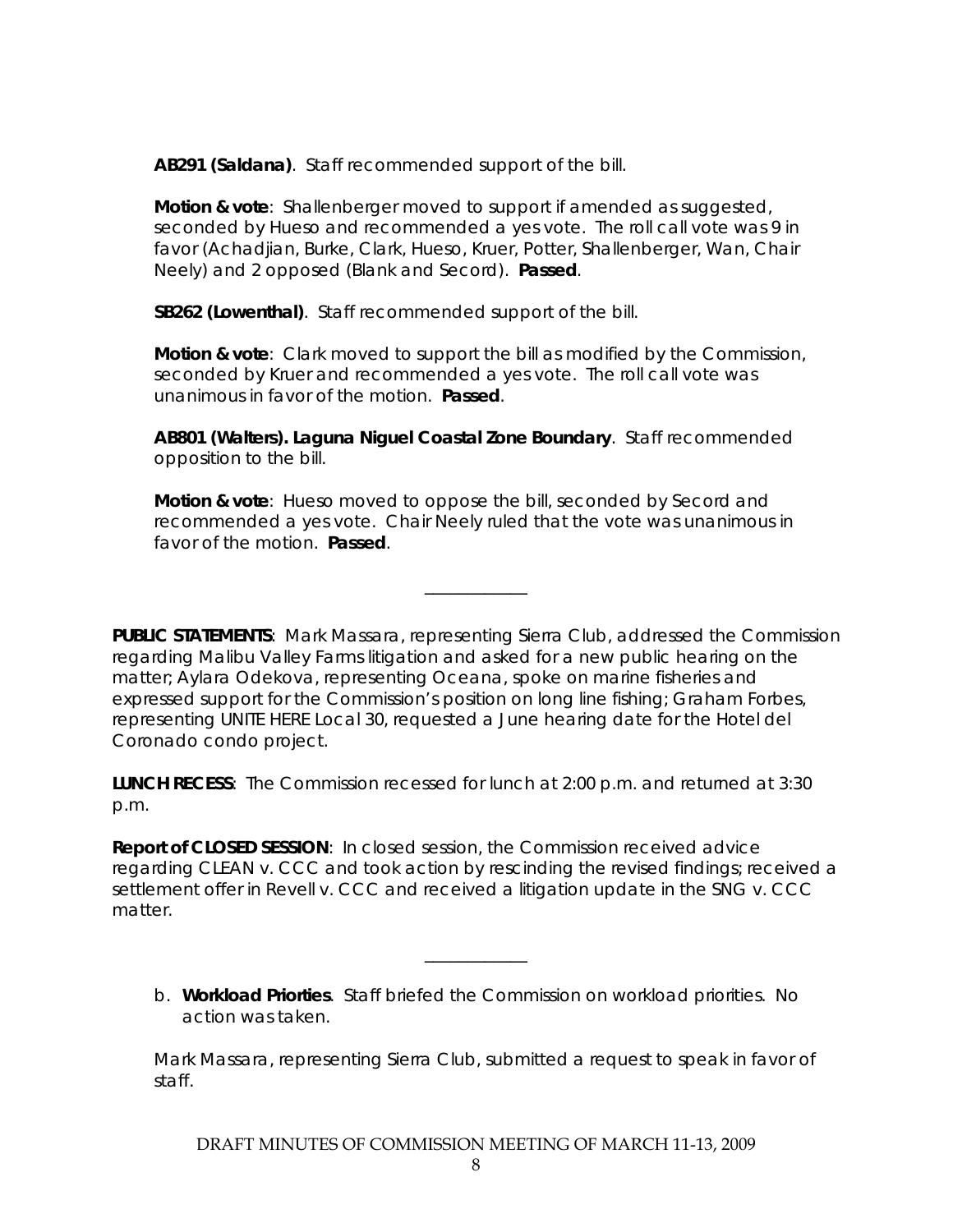**RECESS**. The Commission recessed for the day at 4:30 p.m.

### **THURSDAY, MARCH 12, 2009 pages 9 to 13**

- 1. **CALL TO ORDER**. The meeting of the California Coastal Commission was called to order at 9:05 a.m. by Chair Neely.
- 2. **ROLL CALL**. Present: Achadjian, Wickett (alternate), Burke, Clark, Secord (alternate), Kruer, Mirkarimi, Shallenberger, Wan, Neely. Hueso arrived at 9:15 a.m., Potter arrived at 9:30 a.m. Abs: Kram, Blank.

**\_\_\_\_\_\_\_\_\_\_\_\_**

\_\_\_\_\_\_\_\_\_\_\_\_

\_\_\_\_\_\_\_\_\_\_\_\_

\_\_\_\_\_\_\_\_\_\_\_\_

## **ENFORCEMENT**

3. **ENFORCEMENT REPORT**. None.

## **NORTH CENTRAL COAST DISTRICT**

- 4. **DEPUTY DIRECTOR'S REPORT**. Deputy Director Lester reported on matters not requiring a public hearing and on comments from the public.
- 5. **CONSENT CALENDAR (removed from Regular Calendar)**. None.
- 6. **LOCAL COASTAL PROGRAMS (LCPs)**.
	- a. **San Mateo County LCP Amendment No. SMC-MAJ-1-07 (San Mateo County Midcoast Update). POSTPONED.**

\_\_\_\_\_\_\_\_\_\_\_\_

b. **City of Half Moon Bay LCP Amendment No. HMB-MAJ-2-05 (HMB - Measure D).** Staff recommended approval with modifications.

Bonnie McClung, representing City of Half Moon Bay, submitted a request to speak; Mary Larenas submitted a request to speak in favor of the staff recommendation; Paul Perkovic submitted a request to speak in favor of the staff recommendation; Mike Ferreira submitted a request to speak in favor of the staff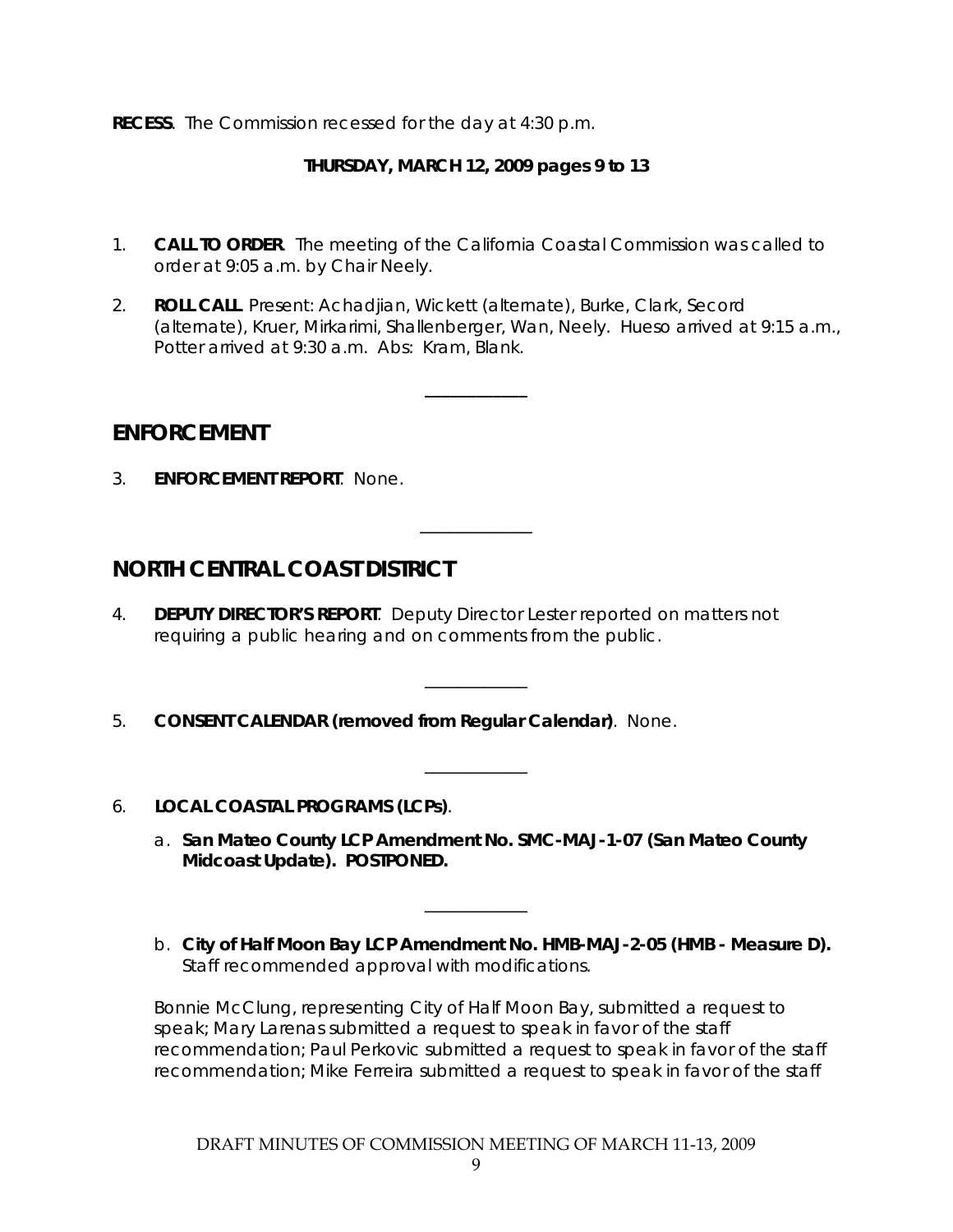recommendation; Kathryn Slater-Carter submitted a request to speak in favor of the staff recommendation.

**1st Motion & vote**: Achadjian moved to certify the Land Use Plan as submitted, seconded by Secord and recommended a no vote. Chair Neely ruled that the vote was unanimous in favor of the motion. **Certification denied**.

**2nd Motion & vote**: Achadjian moved to certify the Land Use Plan if modified as suggested, seconded by Secord and recommended a yes vote. Chair Neely ruled that the vote was unanimous in favor of the motion. **Passed**.

**3rd Motion & vote**: Achadjian moved to reject the Implementation Plan as submitted, seconded by Secord and recommended a no vote. Chair Neely ruled that the vote was unanimous in favor of the motion. **Passed**.

c. **City of Half Moon Bay LCP Amendment No. HMB-MAJ-3-08 (Nurserymen's Exchange).** Staff recommended approval as submitted.

\_\_\_\_\_\_\_\_\_\_\_\_

Don Heinz, an owner, submitted a request to speak; Mary Larenas submitted a request to speak in favor of the staff recommendation; Kathryn Slater-Carter submitted a request to speak in favor of the project; Mike Ferreira submitted a request to speak in favor of the staff recommendation; Bud Carney submitted a request to speak in favor of the staff recommendation; Paul Perkovic submitted a request to speak in favor of the staff recommendation; Don Mendel, representing Nurserymen's Exchange, submitted a request to speak in favor of the staff recommendation.

**1st Motion & vote**: Achadjian moved to certify the Land Use Plan as submitted, seconded by Secord and recommended a yes vote. Chair Neely ruled that the vote was unanimous in favor of the motion. **Passed**.

**2nd Motion & vote**: Achadjian moved to reject the Land Use Plan as submitted, seconded by Secord and recommended a no vote. Chair Neely ruled that the vote was unanimous in favor of the motion. **Passed**.

d. **City of Pacifica LCP Amendment No. PAC-MAJ-1-08 (270 Rockaway).** Staff recommended approval with modifications.

**1st Motion & vote**: Wan moved to certify the Land Use Plan as submitted, seconded by Achadjian and recommended a no vote. Chair Neely ruled that the vote was unanimous in favor of the motion. **Passed**.

**2nd Motion & vote**: Wan moved to certify the Land Use Plan if modified as suggested, seconded by Achadjian and recommended a yes vote. Chair Neely ruled that the vote was unanimous in favor of the motion. **Passed**.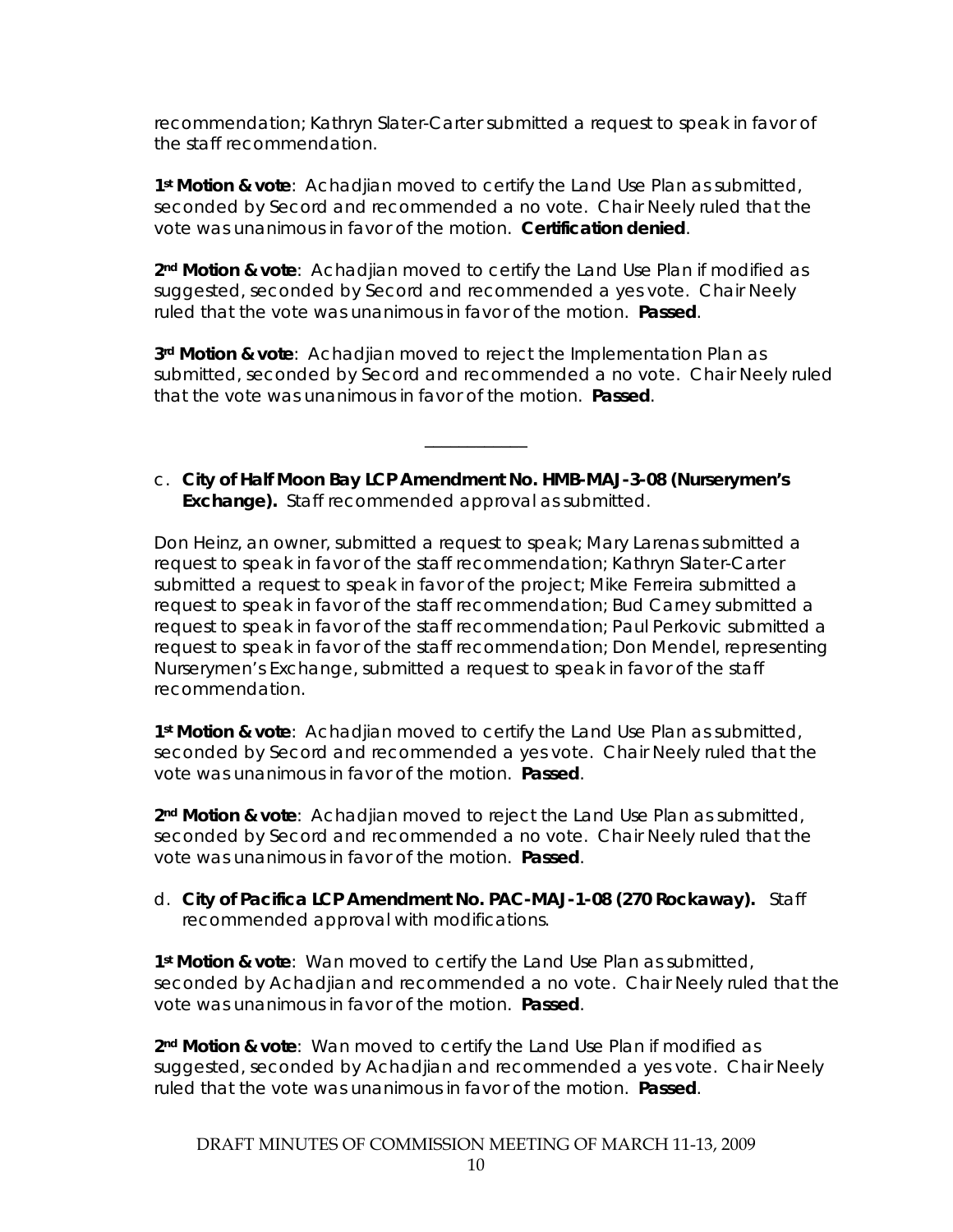e. **City of Pacifica LCP Amendment No. PAC-MAJ-1-07 (Growth Control Ordinance).** Staff recommended approval as submitted.

**Motion & vote**: Wan moved to reject the Land Use Plan as submitted, seconded by Mirkarimi and recommended a no vote. Chair Neely ruled that the vote was unanimous in favor of the motion. **Passed**.

\_\_\_\_\_\_\_\_\_\_\_\_

\_\_\_\_\_\_\_\_\_\_\_\_

\_\_\_\_\_\_\_\_\_\_\_\_

# **CENTRAL COAST DISTRICT**

- 7. **DEPUTY DIRECTOR'S REPORT**. Deputy Director Lester reported on matters not requiring a public hearing and on comments from the public.
- 8. **CONSENT CALENDAR (removed from Regular Calendar)**. None.

#### 9. **LOCAL COASTAL PROGRAMS (LCPs)**.

a. **City of Capitola LCP Amendment No. CAP-MAJ-1-07 (Capitola Village Parking).** Staff recommended approval with modifications.

Jamie Goldstein, representing City of Capitola, submitted a request to speak in favor of the staff recommendation; Bud Carney, representing City of Capitola, submitted a request to speak in favor of the staff recommendation.

**1st Motion & vote**: Potter moved to certify the Land Use Plan as submitted, seconded by Shallenberger and recommended a no vote. Chair Neely ruled that the vote was unanimous in favor of the motion. **Certification denied**.

**2nd Motion & vote**: Potter moved to certify the Land Use Plan if modified as suggested, seconded by Shallenberger and recommended a yes vote. Chair Neely ruled that the vote was unanimous in favor of the motion. **Passed**.

**3rd Motion & vote**: Potter moved to reject the Implementation Plan as submitted, seconded by Shallenberger and recommended a yes vote. Chair Neely ruled that the vote was unanimous in favor of the motion. **Passed**.

**4th Motion & vote**: Potter moved to certify the Implementation Plan if modified as suggested, seconded by Shallenberger and recommended a yes vote. Chair Neely ruled that the vote was unanimous in favor of the motion. **Passed**.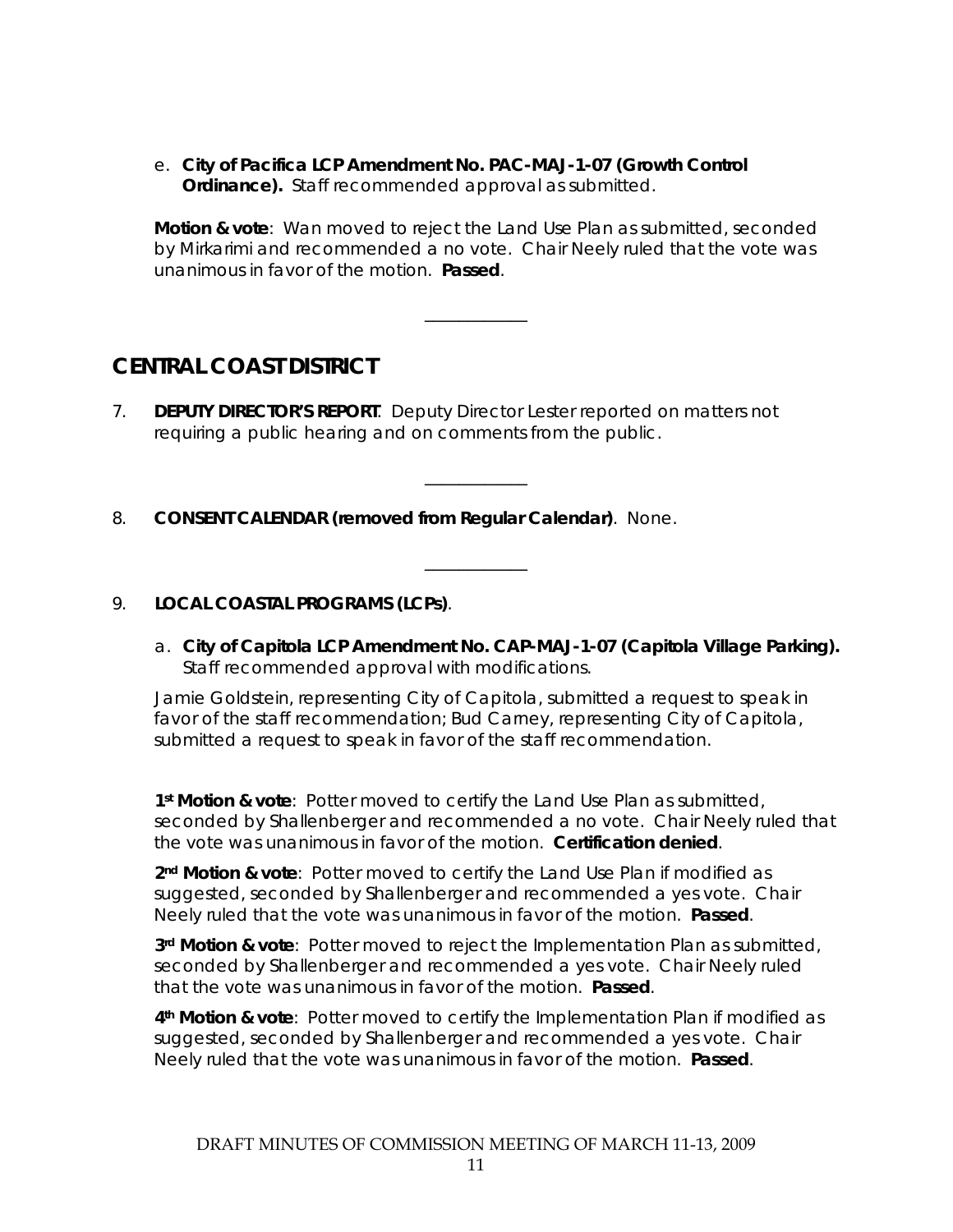b. **City of Carmel LCP Amendment No CML-MAJ-1-09 (Trevvett Court Specific Plan).** Staff recommended approval as submitted.

Sean Conroy, representing City of Carmel-by-the-Sea, submitted a request to speak in favor of the staff recommendation; Jill Sheffield, representing The Carmel Foundation, submitted a request to speak in favor of the staff recommendation.

**Motion & vote**: Potter moved to certify the Implementation Plan as submitted, seconded by Secord and recommended a yes vote. Chair Neely ruled that the vote was unanimous in favor of the motion. **Passed**.

\_\_\_\_\_\_\_\_\_\_\_\_

c. **City of Monterey LCP Amendment No. MTC-MAJ-1-07 Part 1 (Macabee Beach Redesignation).** Staff recommended approval as submitted.

**Motion & vote**: Potter moved to certify the Land Use Plan as submitted, seconded by Secord and recommended a yes vote. Chair Neely ruled that the vote was unanimous in favor of the motion. **Passed**.

d. **City of Santa Cruz LCP Amendment No. STC-MAJ-2-06 Part 1 (Arana Gulch).** [WITHDRAWN]

\_\_\_\_\_\_\_\_\_\_\_\_

e. **Monterey County LCP Amendment No. MCO-MAJ-2-07 Part 1 (Castroville Community Plan).** [WITHDRAWN]

 $\overline{\phantom{a}}$   $\overline{\phantom{a}}$   $\overline{\phantom{a}}$   $\overline{\phantom{a}}$   $\overline{\phantom{a}}$   $\overline{\phantom{a}}$   $\overline{\phantom{a}}$   $\overline{\phantom{a}}$   $\overline{\phantom{a}}$   $\overline{\phantom{a}}$   $\overline{\phantom{a}}$   $\overline{\phantom{a}}$   $\overline{\phantom{a}}$   $\overline{\phantom{a}}$   $\overline{\phantom{a}}$   $\overline{\phantom{a}}$   $\overline{\phantom{a}}$   $\overline{\phantom{a}}$   $\overline{\$ 

\_\_\_\_\_\_\_\_\_\_\_\_

f. **Santa Cruz County LCP Amendment No. SCO-MAJ-2-06 Part 2 (Neighborhood Compatibility).** Staff recommended approval with modifications.

Mary Maselli submitted a request to speak in favor of the staff recommendation; Betty Cost, representing Beach Drive Homeowners, submitted a request to speak in favor of the staff recommendation; John Dowden submitted a request to speak in favor of the staff recommendation; Jim Vaudagna submitted a request to speak in favor of the staff recommendation; Cindy Trousdale submitted a request to speak in opposition to the staff recommendation; Todd Williams submitted a request to speak in opposition to the staff recommendation; Cuve Britton, representing Matson Britton Architects, submitted a request to speak in opposition to the staff recommendation; Grace Pires submitted a request to speak in favor of the staff recommendation; Diane Neves submitted a request to speak in favor of the staff recommendation; Steve Grave, representing Los Olas HOA, submitted a request to speak in favor of the staff recommendation; Glenda Hill, representing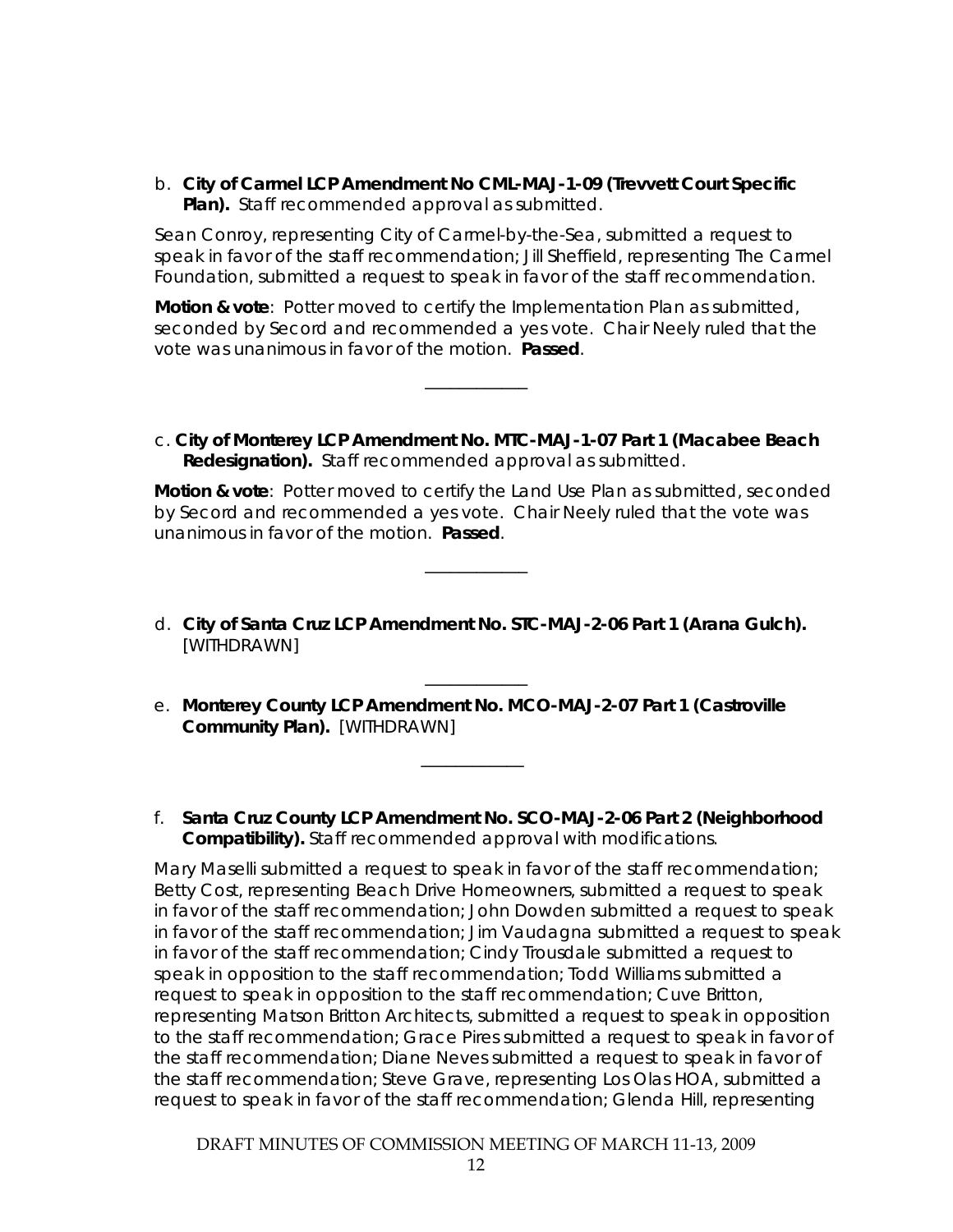Santa Cruz County Planning Dept., submitted a request to speak.

**1st Motion & vote**: Potter moved to reject the Land Use Plan as submitted, seconded by Shallenberger and recommended a yes vote. The roll call vote was 11 in favor (Achadjian, Wickett, Burke, Clark, Hueso, Kruer, Mirkarimi, Potter, Shallenberger, Wan, Chair Neely) and one opposed (Secord). **Passed**.

**2nd Motion & vote**: Potter moved to certify the Land Use Plan if modified as suggested, seconded by Shallenberger and recommended a yes vote. The roll call vote was 11 in favor (Achadjian, Wickett, Burke, Clark, Hueso, Kruer, Mirkarimi, Potter, Shallenberger, Wan, Chair Neely) and one opposed (Secord). **Passed**.

\_\_\_\_\_\_\_\_\_\_\_\_

g. **Santa Cruz County LCP Amendment No. SCO-MIN-1-08 Part 4 (Wells and Groundwater Protection).** Staff recommended concurrence with the Executive Director's determination. There being no objection, Chair Neely ruled concurrence on the matter. **Approved**.

John Ricker, representing County of Santa Cruz, submitted a request to speak in favor of the staff recommendation; Douglas Deitch, representing Monterey Bay Conservancy, submitted a request to speak in opposition to the staff recommendation.

\_\_\_\_\_\_\_\_\_\_\_\_

#### 10. **NEW APPEALS**.

a. **Appeal No. A-3-SLO-01-040 (Brett**, Cayucos). Staff recommended that the appeal raised **substantial issue**. There being no objection, Chair Neely ruled that the Commission **found substantial issue**.

George Brett, an applicant, submitted a request to speak in favor of the project.

**Motion & vote**: Achadjian moved to grant a continuance, seconded by Burke and recommended a yes vote. Chair Neely ruled that the vote was unanimous in favor of the motion. **Passed**.

**\_\_\_\_\_\_\_\_\_\_\_\_**

**PUBLIC STATEMENTS**. Fay Levinson addressed the Commission on the Hidden Beach development and thanked the Commission for its work on the project and also expressed concern about proposed new homes being develop on an unstable blufftop; Jim Miller, representing Dana Point Harbor NOW, spoke about the Dana Pt. LCP amendment and expressed his support for the amendment; John Hicks,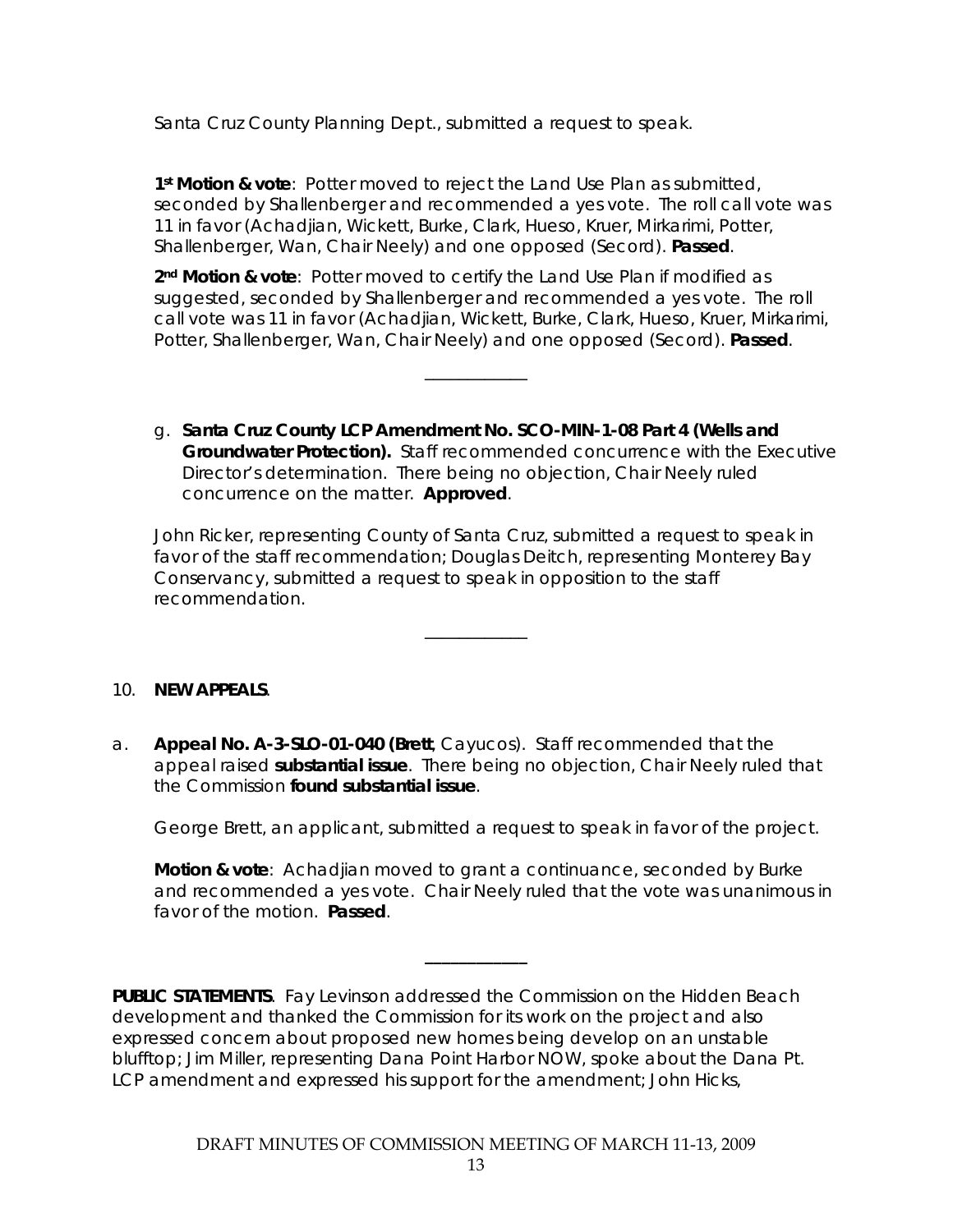representing Dana Point Harbor NOW, spoke to the Commission about his concerns with the Dana Point Harbor LCP amendment.

**RECESS**. The Commission recessed for the day at 11:30 a.m.

## **FRIDAY, MARCH 13, 2009 pages 14 to 16**

- 1. **CALL TO ORDER**. The meeting of the California Coastal Commission was called to order at 9:00 a.m. by Chair Neely.
- 2. **ROLL CALL**. Present: Achadjian, Blank, Burke, Clark, Secord (alternate), Mirkarimi, Neely, Shallenberger, Wan. Hueso arrived at 9:05, Potter arrived at 9:15 a.m. Absent: Kruer

\_\_\_\_\_\_\_\_\_\_\_\_

# **ENERGY, OCEAN RESOURCES and FEDERAL CONSISTENCY**

3. **ENERGY, OCEAN RESOURCES and FEDERAL CONSISTENCY**. Executive Director Douglas reported on matters not requiring a public hearing and on comments from the public.

\_\_\_\_\_\_\_\_\_\_\_\_

\_\_\_\_\_\_\_\_\_\_\_\_

4. **CONSENT CALENDAR (removed from Regular Calendar)**. None.

### 5. **COASTAL PERMIT APPLICATIONS**.

a. **Application No**. **E-08-021 & Consistency Certification No. CC-005-09 (AT&T**, San Luis Obispo Co.) Staff recommended approval with conditions and concurrence with the consistency certification.

Jim Burroughs representing AT&T submitted a request to speak in favor of the project; Bob Wargo, representing AT&T, submitted a request to speak in favor of the project; Chris Brungardt, representing AT&T, submitted a request to speak in favor of the project; Chris Kubiak, representing Fisherman's Committee, submitted a request to speak in favor of the project.

**1st Motion & vote**: Achadjian moved approve per staff recommendation, seconded by Secord and recommended a yes vote. Chair Neely ruled that the vote was unanimous in favor of the motion. **Passed**.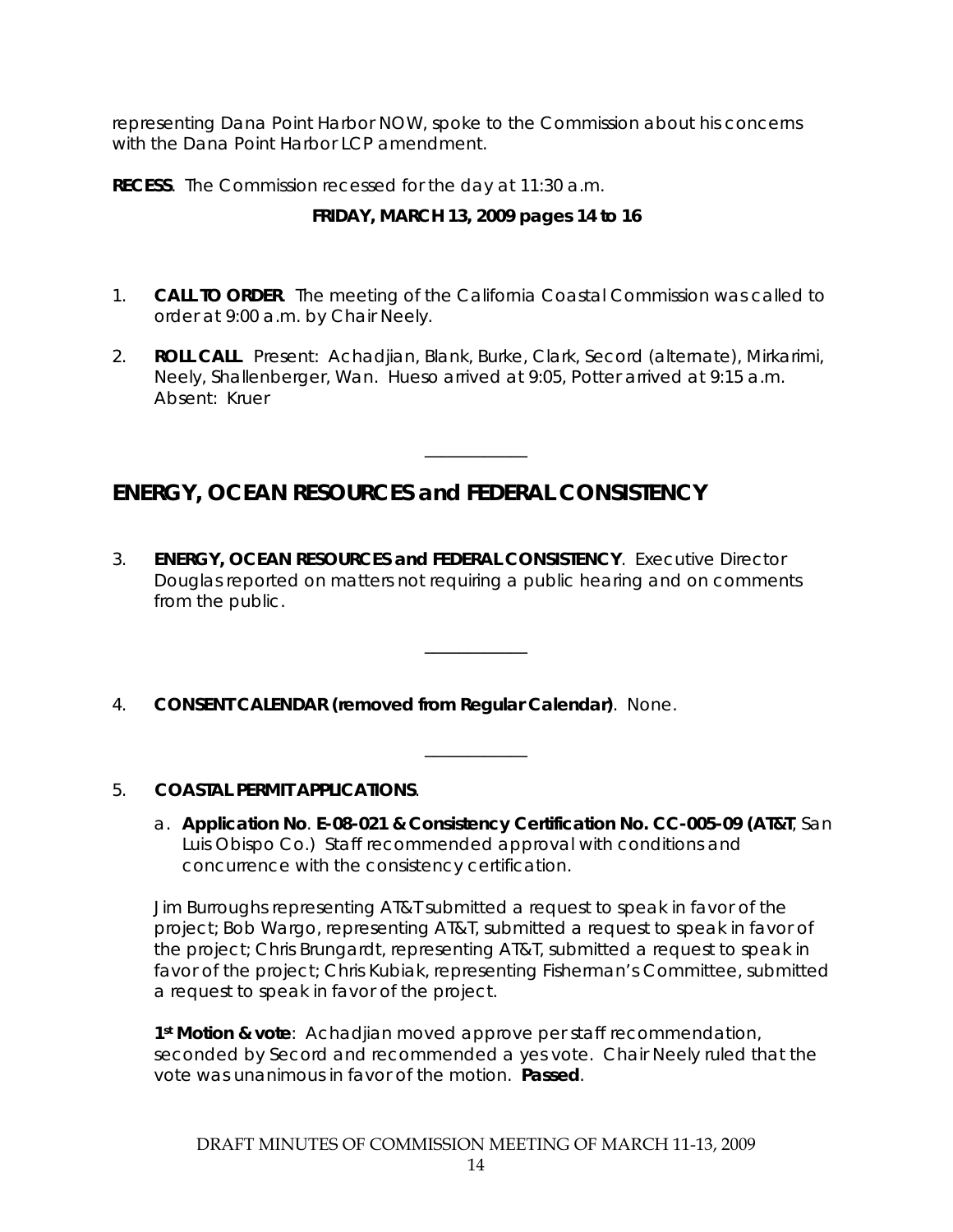**2nd Motion & vote**: Achadjian moved to concur, seconded by Secord and recommended a yes vote. Chair Neely ruled that the vote was unanimous in favor of the motion. **Passed**.

# **CENTRAL COAST DISTRICT**

- 6. **CONSENT CALENDAR (removed from Regular Calendar)**. None
- 7. **COASTAL PERMIT APPLICATIONS**.
	- a. **Application No. A-3-SNC-98-114 (SNG Development Company**, Sand City). **[**POSTPONED**]**

\_\_\_\_\_\_\_\_\_\_\_\_

\_\_\_\_\_\_\_\_\_\_\_\_

\_\_\_\_\_\_\_\_\_\_\_\_

\_\_\_\_\_\_\_\_\_\_\_\_

# **NORTH COAST DISTRICT**

- 8. **DEPUTY DIRECTOR'S REPORT**. District Manager Merrill reported on matters not requiring a public hearing and on comment from the public.
- 9. **CONSENT CALENDAR (removed from Regular Calendar)**. None.

### 10. **LOCAL COASTAL PROGRAMS (LCPs)**

- a. **County of Humboldt LCP Amendment No. HUM-DM-1-9 (De Minimis)**. Staff recommended concurrence with the Executive Director's determination. There being no objection, Chair Neely ruled that the Commission concurred. **Approved**.
- b. **Del Norte County LCP Amendment No. DNC-MAJ-2-8 (Walters RCA Rezone).** Staff recommended approval as submitted.

\_\_\_\_\_\_\_\_\_\_\_\_

**Motion & vote**: Achadjian moved to reject the Land Use Plan as submitted, seconded by Secord and recommended a no vote. Chair Neely ruled that the vote was unanimous in favor of the motion. **Passed**.

11. **NEW APPEALS**.

DRAFT MINUTES OF COMMISSION MEETING OF MARCH 11-13, 2009

\_\_\_\_\_\_\_\_\_\_\_\_